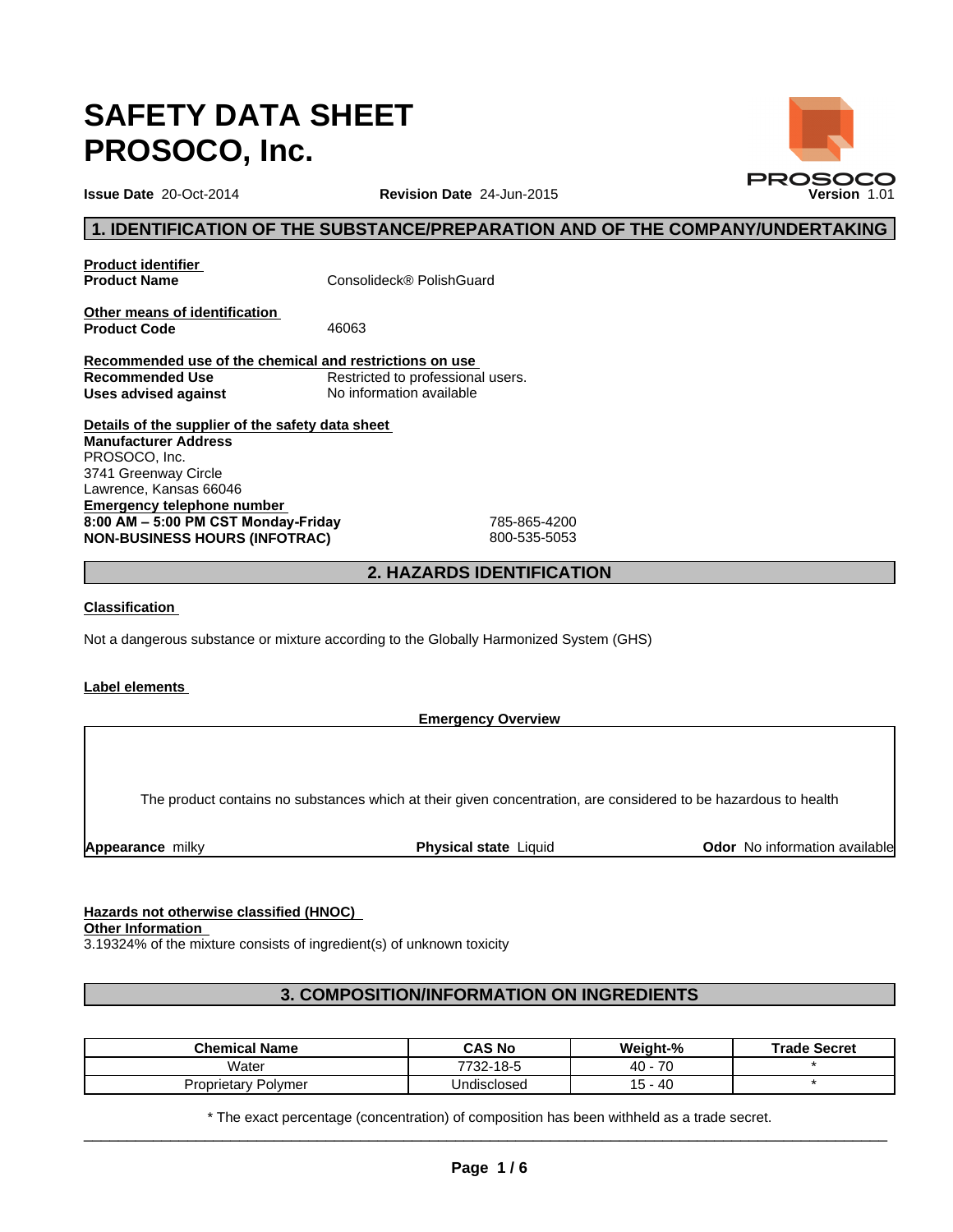# **4. FIRST AID MEASURES**

 $\_$  ,  $\_$  ,  $\_$  ,  $\_$  ,  $\_$  ,  $\_$  ,  $\_$  ,  $\_$  ,  $\_$  ,  $\_$  ,  $\_$  ,  $\_$  ,  $\_$  ,  $\_$  ,  $\_$  ,  $\_$  ,  $\_$  ,  $\_$  ,  $\_$  ,  $\_$  ,  $\_$  ,  $\_$  ,  $\_$  ,  $\_$  ,  $\_$  ,  $\_$  ,  $\_$  ,  $\_$  ,  $\_$  ,  $\_$  ,  $\_$  ,  $\_$  ,  $\_$  ,  $\_$  ,  $\_$  ,  $\_$  ,  $\_$  ,

| <b>First aid measures</b>                                   |                                                                                                                                                                                                                         |
|-------------------------------------------------------------|-------------------------------------------------------------------------------------------------------------------------------------------------------------------------------------------------------------------------|
| <b>General advice</b>                                       | If symptoms persist, call a physician.                                                                                                                                                                                  |
| Eye contact                                                 | Immediately flush with plenty of water. After initial flushing, remove any contact lenses and<br>continue flushing for at least 15 minutes. Keep eye wide open while rinsing. If symptoms<br>persist, call a physician. |
| <b>Skin Contact</b>                                         | Wash off immediately with plenty of water for at least 15 minutes. If skin irritation persists,<br>call a physician.                                                                                                    |
| <b>Inhalation</b>                                           | Remove to fresh air. Immediate medical attention is not required. If symptoms persist, call a<br>physician.                                                                                                             |
| Ingestion                                                   | Do NOT induce vomiting. Rinse mouth. Drink plenty of water. Never give anything by mouth<br>to an unconscious person. If symptoms persist, call a physician.                                                            |
| Self-protection of the first aider                          | Use personal protective equipment as required.                                                                                                                                                                          |
| Most important symptoms and effects, both acute and delayed |                                                                                                                                                                                                                         |
| <b>Symptoms</b>                                             | May cause irritation.                                                                                                                                                                                                   |
|                                                             | Indication of any immediate medical attention and special treatment needed                                                                                                                                              |
| Note to physicians                                          | Treat symptomatically.                                                                                                                                                                                                  |
|                                                             | <b>5. FIRE-FIGHTING MEASURES</b>                                                                                                                                                                                        |
|                                                             |                                                                                                                                                                                                                         |

## **Suitable Extinguishing Media**

Use extinguishing measures that are appropriate to local circumstances and the surrounding environment. Use. Dry chemical. Carbon dioxide (CO2). Water spray (fog). Alcohol resistant foam.

#### **Unsuitable Extinguishing Media** none.

#### **Specific hazards arising from the chemical**

Thermal decomposition can lead to release of irritating and toxic gases and vapors. Keep product and empty container away from heat and sources of ignition. Risk of ignition.

#### **Protective equipment and precautions for firefighters**

As in any fire, wear self-contained breathing apparatus pressure-demand, MSHA/NIOSH (approved or equivalent) and full protective gear.

# **6. ACCIDENTAL RELEASE MEASURES**

#### **Personal precautions, protective equipment and emergency procedures**

| <b>Personal precautions</b> | Use personal protective equipment as required. Do not touch or walk through spilled<br>material. Keep people away from and upwind of spill/leak. |
|-----------------------------|--------------------------------------------------------------------------------------------------------------------------------------------------|
|                             |                                                                                                                                                  |

**Environmental precautions** 

**Environmental precautions** Prevent product from entering drains. Prevent further leakage or spillage if safe to do so. Do not flush into surface water or sanitary sewer system. See Section 12 for additional ecological information.

### **Methods and material for containment and cleaning up**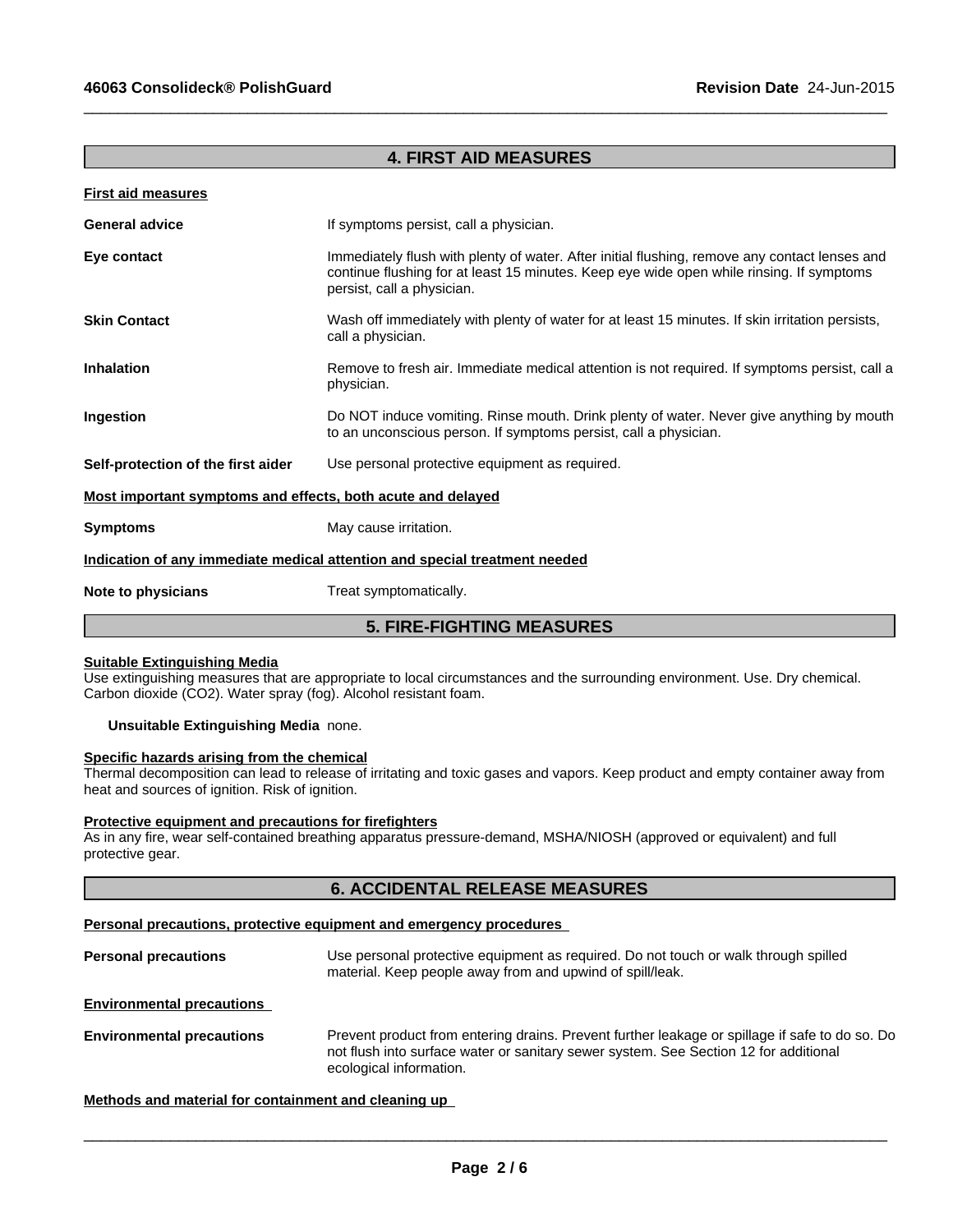| <b>Methods for containment</b>                               | Prevent further leakage or spillage if safe to do so. Dike far ahead of liquid spill for later<br>disposal.                                                                                                                                                                                                                      |  |  |
|--------------------------------------------------------------|----------------------------------------------------------------------------------------------------------------------------------------------------------------------------------------------------------------------------------------------------------------------------------------------------------------------------------|--|--|
| Methods for cleaning up                                      | Dam up. Soak up with inert absorbent material. Pick up and transfer to properly labeled<br>containers. Clean contaminated surface thoroughly.                                                                                                                                                                                    |  |  |
|                                                              | 7. HANDLING AND STORAGE                                                                                                                                                                                                                                                                                                          |  |  |
| <b>Precautions for safe handling</b>                         |                                                                                                                                                                                                                                                                                                                                  |  |  |
| Advice on safe handling                                      | Avoid breathing vapors or mists. Do not eat, drink or smoke when using this product. Avoid<br>contact with skin, eyes or clothing. Use personal protective equipment as required. Wash<br>contaminated clothing before reuse.                                                                                                    |  |  |
| Conditions for safe storage, including any incompatibilities |                                                                                                                                                                                                                                                                                                                                  |  |  |
| <b>Storage Conditions</b>                                    | Keep out of the reach of children. Keep containers tightly closed in a dry, cool and<br>well-ventilated place. Keep away from heat. Keep in properly labeled containers.                                                                                                                                                         |  |  |
| Incompatible materials                                       | Acids. Bases. Strong oxidizing agents.                                                                                                                                                                                                                                                                                           |  |  |
|                                                              | 8. EXPOSURE CONTROLS/PERSONAL PROTECTION                                                                                                                                                                                                                                                                                         |  |  |
| <b>Control parameters</b>                                    |                                                                                                                                                                                                                                                                                                                                  |  |  |
| <b>Exposure Guidelines</b>                                   | This product, as supplied, does not contain any hazardous materials with occupational<br>exposure limits established by the region specific regulatory bodies.                                                                                                                                                                   |  |  |
| <b>Appropriate engineering controls</b>                      |                                                                                                                                                                                                                                                                                                                                  |  |  |
| <b>Engineering Controls</b>                                  | None under normal use conditions.                                                                                                                                                                                                                                                                                                |  |  |
|                                                              | Individual protection measures, such as personal protective equipment                                                                                                                                                                                                                                                            |  |  |
| <b>Eye/face protection</b>                                   | Wear safety glasses with side shields (or goggles).                                                                                                                                                                                                                                                                              |  |  |
| Skin and body protection                                     | Wear protective gloves and protective clothing.                                                                                                                                                                                                                                                                                  |  |  |
| <b>Respiratory protection</b>                                | If exposure limits are exceeded or irritation is experienced, NIOSH/MSHA approved<br>respiratory protection should be worn. Positive-pressure supplied air respirators may be<br>required for high airborne contaminant concentrations. Respiratory protection must be<br>provided in accordance with current local regulations. |  |  |
| <b>General Hygiene Considerations</b>                        | When using do not eat, drink or smoke. Regular cleaning of equipment, work area and<br>clothing is recommended.                                                                                                                                                                                                                  |  |  |
|                                                              | 9. PHYSICAL AND CHEMICAL PROPERTIES                                                                                                                                                                                                                                                                                              |  |  |

| <b>Physical state</b><br>Appearance<br>Color                                                                                                                              | Liquid<br>milky<br>white                                                                                                                 | Odor<br>Odor threshold | No information available<br>No information available |
|---------------------------------------------------------------------------------------------------------------------------------------------------------------------------|------------------------------------------------------------------------------------------------------------------------------------------|------------------------|------------------------------------------------------|
| <b>Property</b><br>рH<br>Melting point/freezing point<br><b>Boiling point/boiling range</b><br><b>Flash point</b><br><b>Evaporation rate</b><br>Flammability (solid, gas) | Values<br>8.4<br>0 °C / 32 °F<br>No information available<br>> 100 °C / > 212 °F<br>No information available<br>No information available | Remarks • Method       |                                                      |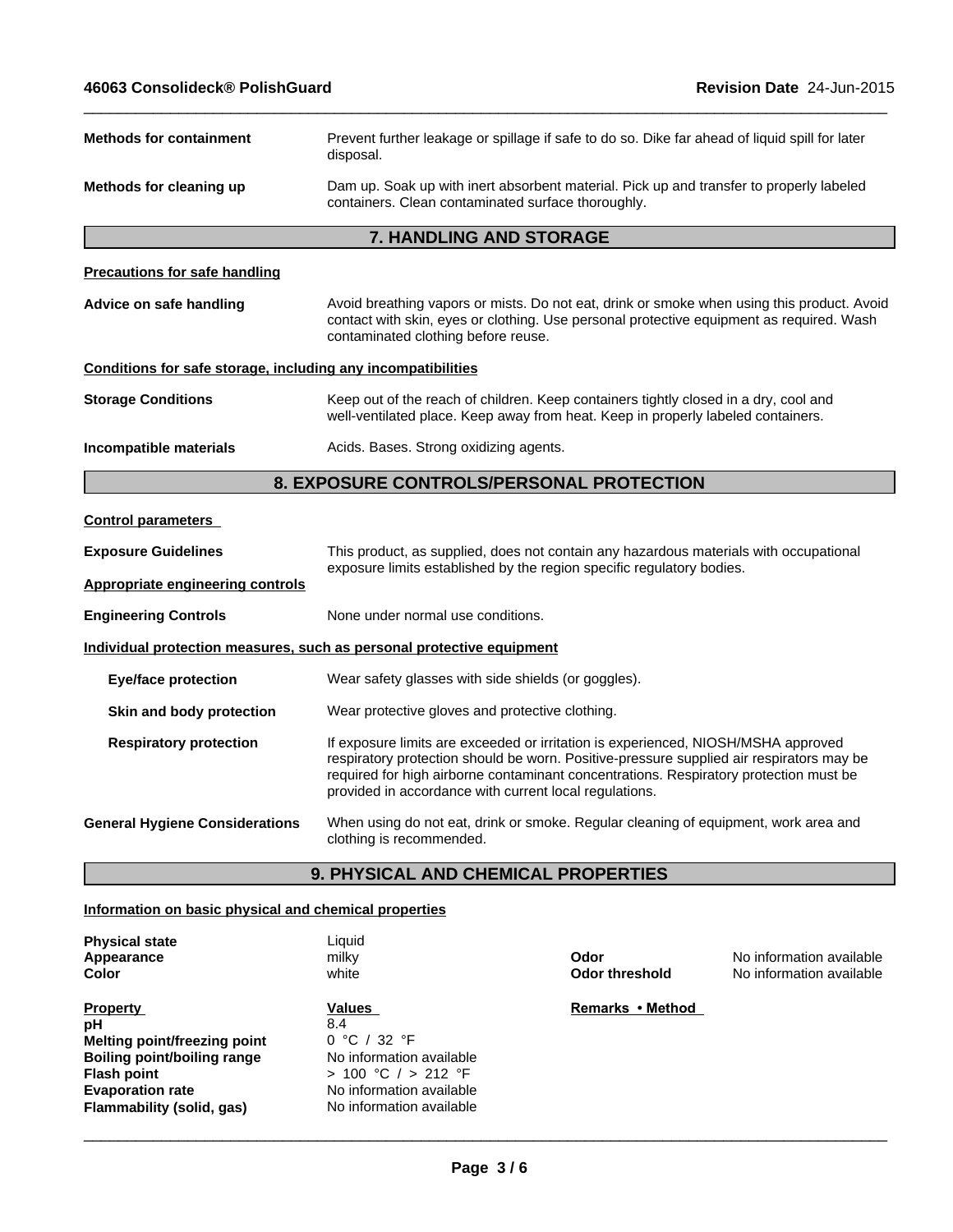**Lower flammability limit** No information available<br> **Vapor pressure** No information available **Autoignition temperature No information available**<br> **Decomposition temperature No information available Decomposition temperature** No information available<br> **Kinematic viscosity** No information available **Kinematic viscosity**<br>Dynamic viscosity **Vapor density**<br>
Specific Gravity<br>  $\begin{array}{ccc} 1.01 & 1.01 \end{array}$ **Specific Gravity Upper flammability limits** No information available **Water solubility**<br> **Solubility in other solvents** Mo information available **Solubility in other solvents Flammability Limits in Air Partition coefficient** No information available

**No information available** 

**Dynamic viscosity** No information available

# **10. STABILITY AND REACTIVITY**

 $\_$  ,  $\_$  ,  $\_$  ,  $\_$  ,  $\_$  ,  $\_$  ,  $\_$  ,  $\_$  ,  $\_$  ,  $\_$  ,  $\_$  ,  $\_$  ,  $\_$  ,  $\_$  ,  $\_$  ,  $\_$  ,  $\_$  ,  $\_$  ,  $\_$  ,  $\_$  ,  $\_$  ,  $\_$  ,  $\_$  ,  $\_$  ,  $\_$  ,  $\_$  ,  $\_$  ,  $\_$  ,  $\_$  ,  $\_$  ,  $\_$  ,  $\_$  ,  $\_$  ,  $\_$  ,  $\_$  ,  $\_$  ,  $\_$  ,

**Reactivity**  No data available

**Chemical stability** Stable under recommended storage conditions. **Possibility of Hazardous Reactions** None under normal processing. **Conditions to avoid** To avoid thermal decomposition, do not overheat. Heat, flames and sparks. **Incompatible materials** Acids. Bases. Strong oxidizing agents. **Hazardous Decomposition Products** Thermal decomposition can lead to release of irritating and toxic gases and vapors.

# **11. TOXICOLOGICAL INFORMATION**

#### **Information on likely routes of exposure**

| <b>Product Information</b> | May cause irritation             |
|----------------------------|----------------------------------|
| <b>Inhalation</b>          | Avoid breathing vapors or mists. |
| Eye contact                | Avoid contact with eyes.         |
| <b>Skin Contact</b>        | Avoid contact with skin.         |
| <b>Ingestion</b>           | Do not taste or swallow.         |

#### **Component Information**

| <b>Chemical Name</b> | Oral LD50       | Dermal LD50 | <b>Inhalation LC50</b> |  |
|----------------------|-----------------|-------------|------------------------|--|
| Water                | Rat<br>90 mL/kg |             |                        |  |
| 7732-18-5            |                 |             |                        |  |

# **Information on toxicological effects**

**Symptoms** May cause irritation.

#### **Delayed and immediate effects as well as chronic effects from short and long-term exposure**

| <b>Sensitization</b>   | No information available.                                                                 |
|------------------------|-------------------------------------------------------------------------------------------|
| Germ cell mutagenicity | No information available.                                                                 |
| Carcinogenicity        | This product does not contain any carcinogens or potential carcinogens as listed by OSHA, |
|                        | IARC or NTP.                                                                              |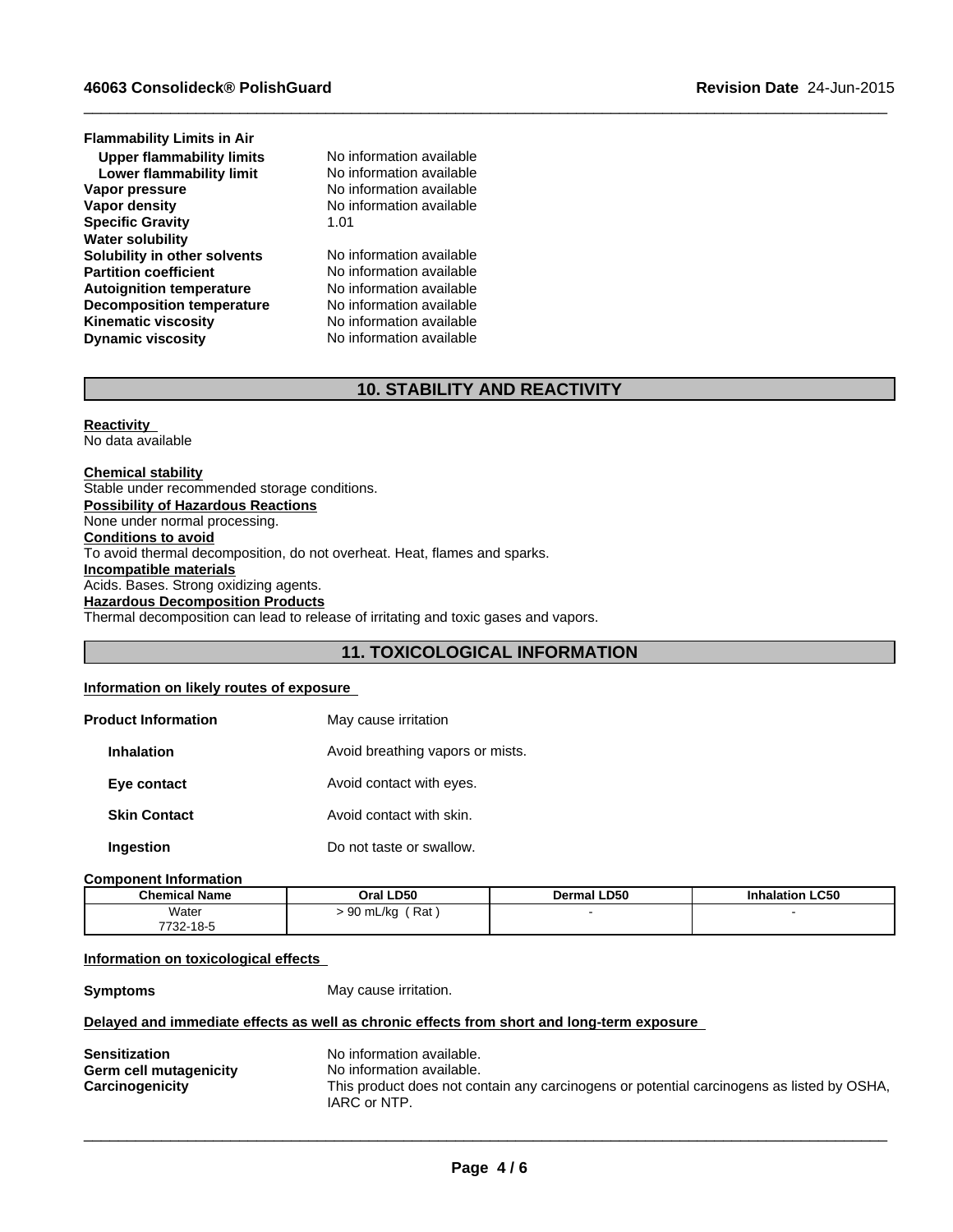**STOT - single exposure** 

**Reproductive toxicity** No information available.<br> **STOT - single exposure** No information available.

| <b>STOT - repeated exposure</b>                      | No information available.                                                              |
|------------------------------------------------------|----------------------------------------------------------------------------------------|
| <b>Aspiration hazard</b>                             | No information available.                                                              |
| Numerical measures of toxicity - Product Information |                                                                                        |
| <b>Unknown Acute Toxicity</b>                        | 3.19324% of the mixture consists of ingredient(s) of unknown toxicity                  |
|                                                      | The following values are calculated based on chapter 3.1 of the GHS document.          |
| <b>ATEmix (oral)</b><br><b>ATEmix (dermal)</b>       | 28003 mg/kg<br>5601 mg/kg mg/l                                                         |
|                                                      |                                                                                        |
|                                                      | <b>12. ECOLOGICAL INFORMATION</b>                                                      |
| <b>Ecotoxicity</b>                                   |                                                                                        |
| <b>Persistence and degradability</b>                 |                                                                                        |
| No information available.                            |                                                                                        |
| <b>Bioaccumulation</b>                               |                                                                                        |
| No information available.                            |                                                                                        |
| Other adverse effects                                | No information available                                                               |
|                                                      | <b>13. DISPOSAL CONSIDERATIONS</b>                                                     |
| <b>Waste treatment methods</b>                       |                                                                                        |
| <b>Disposal of wastes</b>                            | Disposal should be in accordance with applicable regional, national and local laws and |
|                                                      | regulations.                                                                           |
| <b>Contaminated packaging</b>                        | Do not reuse container.                                                                |
|                                                      |                                                                                        |
|                                                      |                                                                                        |

 $\_$  ,  $\_$  ,  $\_$  ,  $\_$  ,  $\_$  ,  $\_$  ,  $\_$  ,  $\_$  ,  $\_$  ,  $\_$  ,  $\_$  ,  $\_$  ,  $\_$  ,  $\_$  ,  $\_$  ,  $\_$  ,  $\_$  ,  $\_$  ,  $\_$  ,  $\_$  ,  $\_$  ,  $\_$  ,  $\_$  ,  $\_$  ,  $\_$  ,  $\_$  ,  $\_$  ,  $\_$  ,  $\_$  ,  $\_$  ,  $\_$  ,  $\_$  ,  $\_$  ,  $\_$  ,  $\_$  ,  $\_$  ,  $\_$  ,

This product contains one or more substances that are listed with the State of California as a hazardous waste.

# **14. TRANSPORT INFORMATION**

**DOT** Not Regulated for all modes of transportation.

# **15. REGULATORY INFORMATION**

**International Inventories DSL/NDSL Legend:** 

*TSCA - United States Toxic Substances Control Act Section 8(b) Inventory DSL/NDSL - Canadian Domestic Substances List/Non-Domestic Substances List*

**Complies**<br>Complies